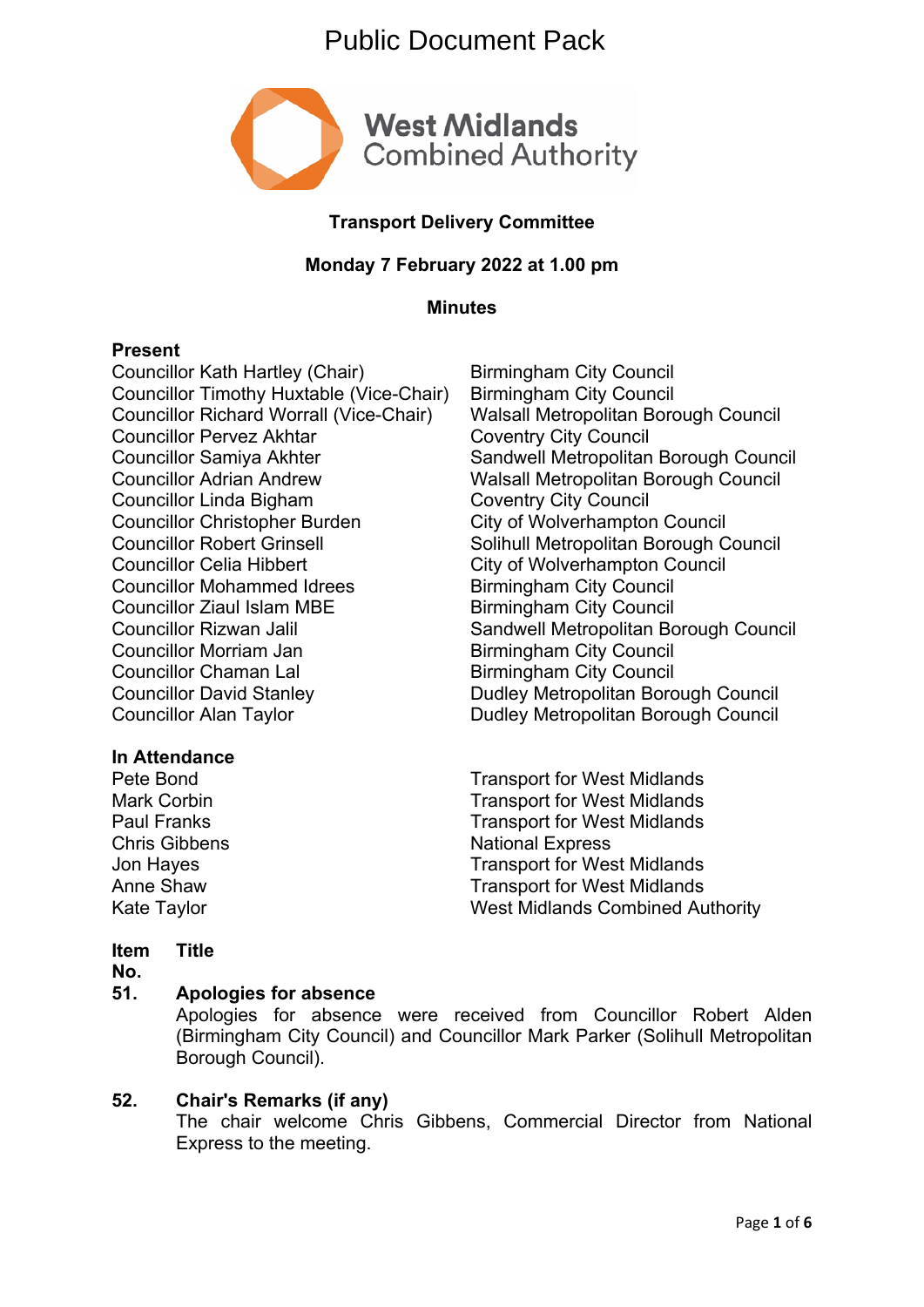The committee voiced their concerns around the future of bus recovery funding from Government following the COVID-19 pandemic which was due to cease at the end of March 2022. They felt that the transport network continued to see lots of changes and felt that funding should continue beyond the end of March to support recovery, it was also recognised that future funding was required to support transport network during the Commonwealth Games. The chair also raised these concerns at the Strategic Transport Board. The Director of Integrated Transport Services informed the committee that the Mayor had been writing to both the Secretary of State for Transport and The Chancellor setting out similar concerns, it was also recognised that lots of discussions and negotiations continued at a local, regional and national level. Funding shortfall is recognised and by the Combined Authority and is identified as a major risk and was being taken into budget planning and other mitigation plans. The Director of Integrated Transport Services highlighted that discussions with National Express and other Bus Operators were being undertaken to identify what the situation would be in the event that no funding arrangements became available from Government. It was also recognised that a response was still awaiting from Government in relation to the Regions Bus Service Improvement Plan proposal.

### **53. Minutes - 10 January 2022**

The minutes of the meeting held on the 10 January 2022 were agreed as a correct record subject to amendment to the attendance list and minute item 46.

#### Resolved:

The minutes dates the 10 January 2022 be approved subject to amendments to the attendance list as Councillor Alan Taylor was in attendance and changes to minute item 46 to reflect comments made by Councillor Ziaul Islam and not Councillor Mohammed Idrees.

#### **54. Matters Arising**

Following Councillor Christopher Burden's request for an update on Tram service the Executive Director of Transport for West Midlands informed the committee that although a briefing was shared with members that service would resume toward the library this was subject to sufficient trams being available to enable a consistent reliable service, but due to other technical issues and general maintenance this has not yet been possible. It was hoped that the service would resume imminently but again was subject to sufficient trams being available.

#### **55. Forward Plan**

The committee noted the items to be reported to future meetings. The Governance Services Officer informed the committee of a change to the forward plan whereby the Local Transport Plan Consultation would be presented at the next meeting.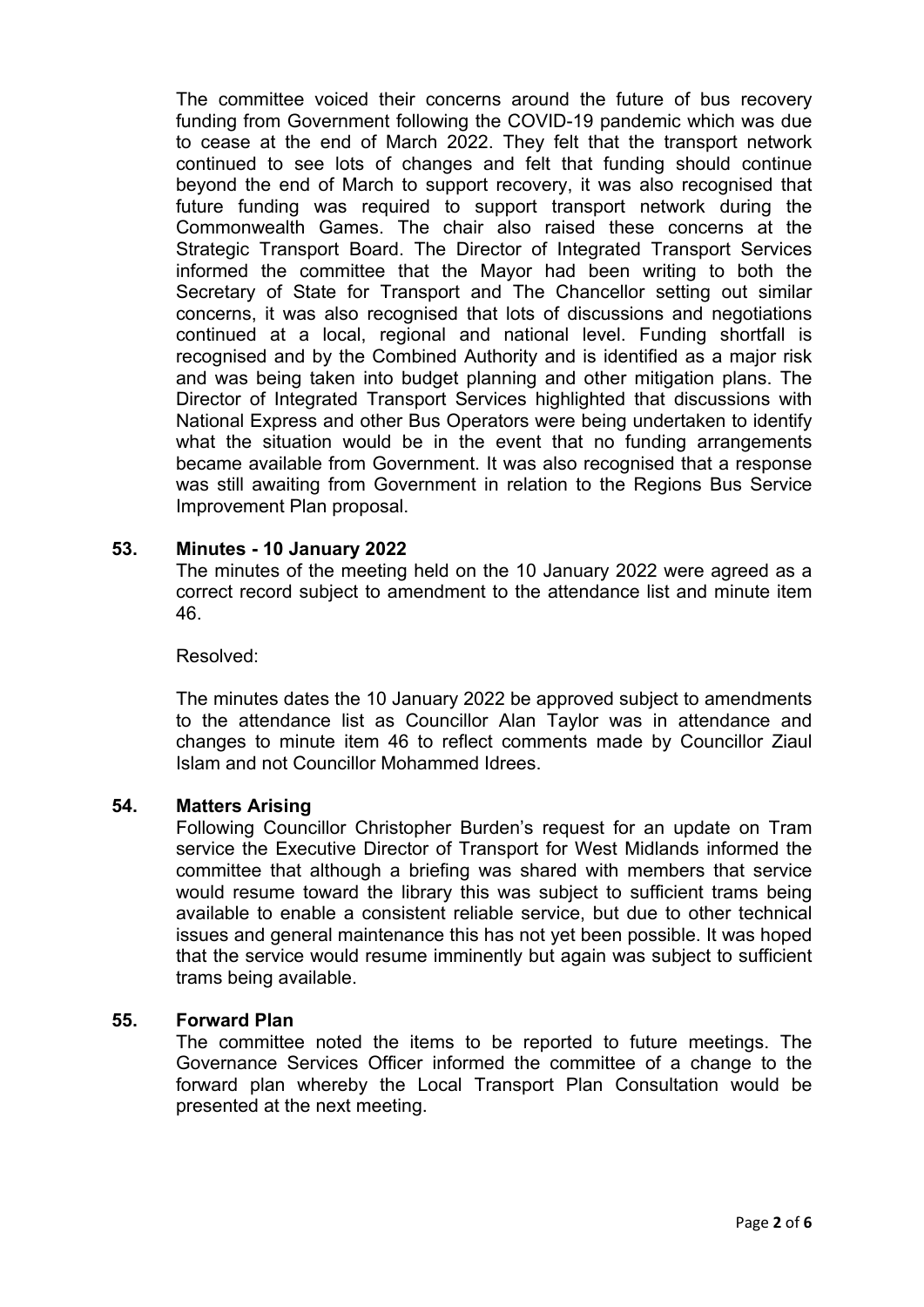### Resolved:

That the items to be reported to future meetings be noted, with the addition of the Local Transport Plan Consultation also being presented at the next meeting.

### **56. Bus Delivery Monitoring Report**

The committee received a report from the Head of Bus, outlining the monitoring and delivery of the high-level deliverables and wider performance monitoring of bus services in the West Midlands.

Councillor Christopher Burden highlighted the reports reflection of the network currently carrying approximately 73% of expected patronage and queried to how this compared to pre-covid and other regions, he also referenced 2.13 of the report whereby in was noted that all stop flags had now been changed to new branding but reported this was inaccurate as a number of stops in Wolverhampton had not been changed. It was also queried as to whether physical copies of passenger information would return to bus station in the future. The Head of Bus highlighted that recovery was actually now ahead of the data provided in the report; 80% patronage which was in line with other city regions. Members of the committee would be provided with a link to access the patronage data outside of this meeting. The Head of Bus also spoke briefly about the encouraging methods being used to encourage and accelerate passenger levels across the network. In regards to the Stop Flag the Head of Bus apologies for the inaccuracies in the report and requested the details of those remaining flags to ensure they were corrected with the new branding. He also noted that physical copies of timetable were currently not being printed and published due to constant changing however physical copies can be sought via the customer services telephone line or TfWM Travel Shops.

Councillor Timothy Huxtable queried as to when the Number 11 bus service would resume a circular service, he also raised concern in relation to Birmingham Cross City Network Package Three, in particular to a bridge along Alcester Road. Councillor Timothy Huxtable raised that although Package Four was not included in the report requested that the development of segregated cycle lanes be complementary. The Commercial Director at National Express indicated that it was too early to comment on the decision being taken in regard to the Number 11 service as monitoring of data was required. However since the change punctuality was not running at about 95% rather than previously at 75%. The Head of Bus sought to further understand the issues relating to the bridge on Alcester Road. It was also highlighted that all cross city programme would ensure that bus improvements and cycle is considered and incorporated into singe schemes.

Councillor David Stanley requested further information on the consultation being undertaken in relation to Burnt Tree Island as he raised concerns from residents of a bus gate at this location. He also commented on the poor service on the Number 1 route Dudley – Tettenhall Wood. The Head of Bus commented that the consultation for Burnt Tree Island related to the preliminary design and would share this with Councillor David Stanley. The Commercial Director at National Express understand the concerns raised by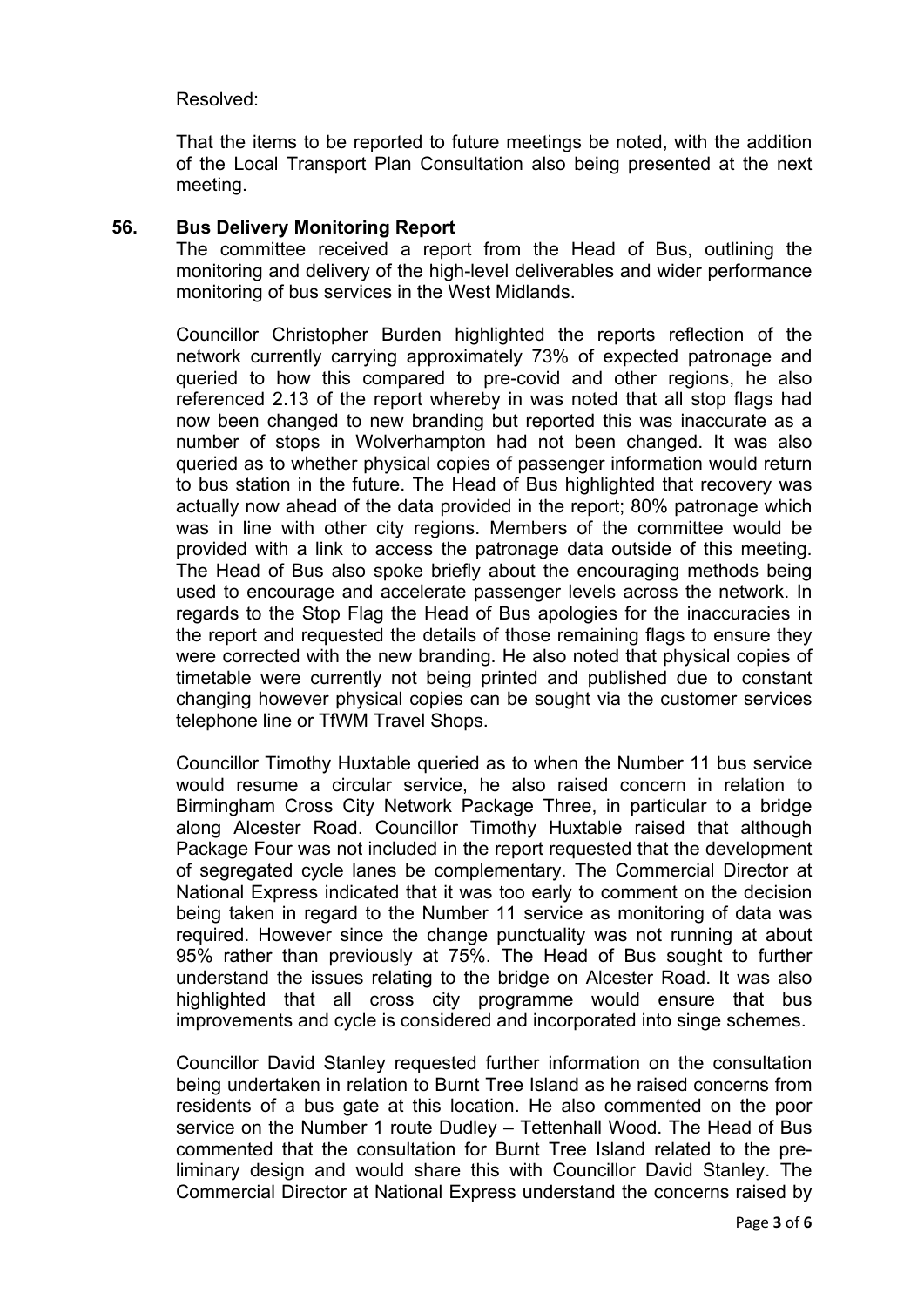the Councillor but highlighted the changes to the sector required services changes to balance a reliable punctual service, and therefore difficult decision affecting certain service/routes occurred but would look to reintroduce them at the earliest opportunity. He also highlighted the challenges relating to driver shortages and the mitigation plans in place to drive recruitment to address those challenges.

Resolved:

The contents of the report be noted.

### **57. Network Resilience Update**

The committee received a report updating them on crime and anti-social behaviour, the Regional Transport Coordination Centre (RTCC) and wider network management and road safety. The report also provided detail on the Bus Byelaws.

Councillor Robert Grinsell stressed his concern on the levels of anti-social behaviour and crime being reported and how this reflected on the safety measures being implemented in preparation for the Commonwealth Games. The Executive Director of Transport for West Midlands highlighted that West Midlands Police would be leading on the security measures, in partnership with the Safer Travel Team and the British Transport Police. Work is currently being undertaken to look at deployment, safe and secure measures across the public transport network which in turn would be aligned to the Games Transport Plan. She stressed the importance of the work being done to ensure that not only visitors to the region, but its own residents continued to feel safe and secure whilst using the public transport network.

Councillor Christopher Burden highlighted that the report stated currently that three Transport Safety Officers (TSOs) had been recruited and in post, he felt that three officers was not enough resource to accommodate the levels of anti-social behaviour, crime and the increase of footfall that the Commonwealth Games would bring, he also sought further information on their current patrols and how their visibility could be further advanced. Councillor Christopher Burden also queried the future enforcement of the Bus Byelaws. The Interim Security and Policing Lead agreed that three TSOs was not enough but in regards to visibility at key locations was agreed at a Safer Travel Tasking meeting with included various key stakeholders considering various crime levels. in relation to Bus Byelaws it was highlighted that enforcement related to bus premises only and that further guidance and training would be issued to staff before any enforcement took place. It was also highlighted following a query from Councillor Ziaul Islam that the role of the TSOs did not include revenue protection / enforcement of payment.

It was agreed that future reports would include in-depth data / statics relating to action taken against criminals and crime types/levels across the network.

#### Resolved:

The contents of the report be noted.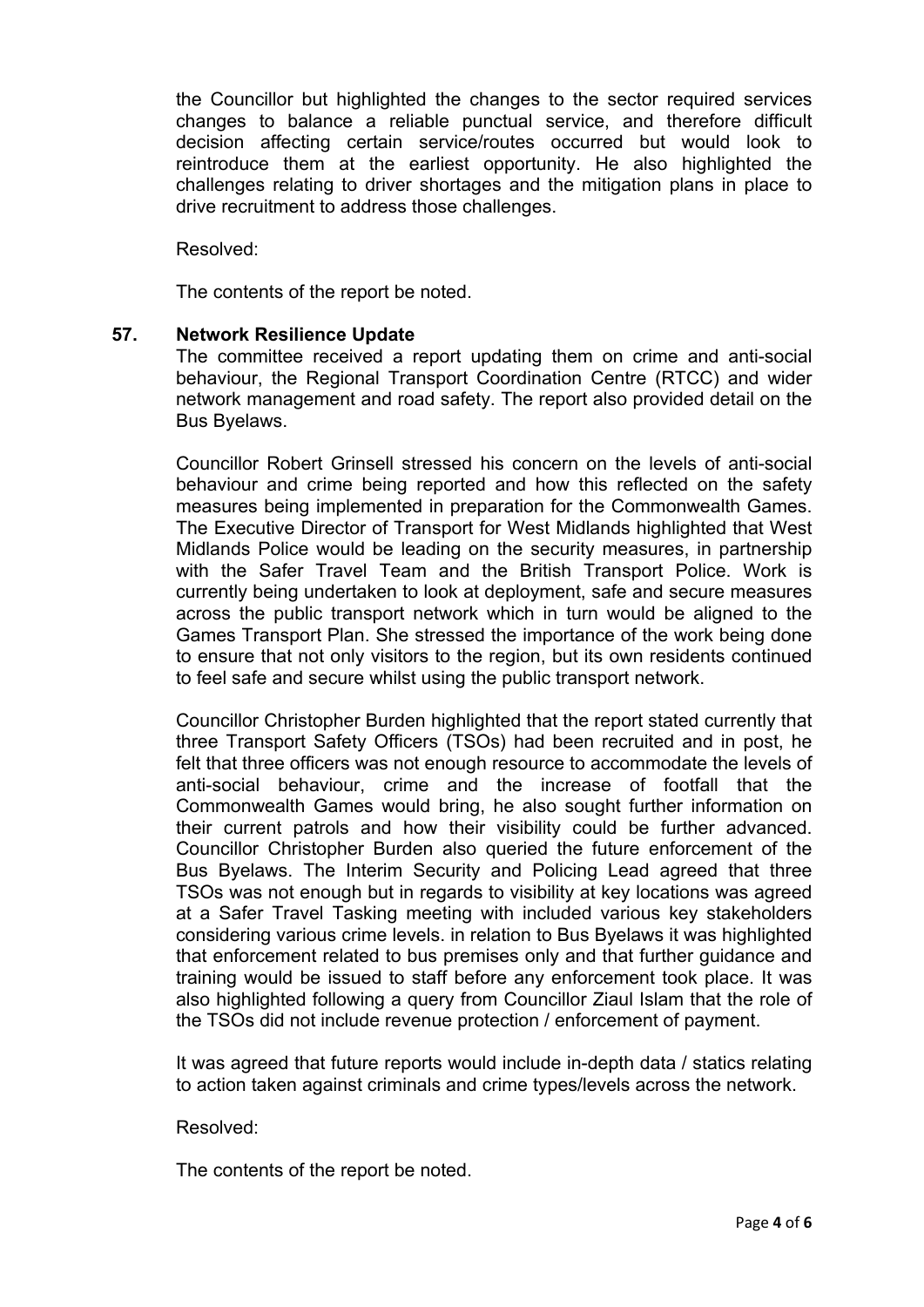# **58. Rail Freight Update**

The committee received a report provided them with an update on Rail Freight, the report recognised that the wider West Midlands region was vitally important for Rail Freight. The report also explored areas for expansion and new Freight Terminals, new express logistics solutions, decarbonisation and supporting rail freight through West Midlands Grand Railway Collaboration.

Councillor Chaman Lal queried the funding available and being sought for future electrification on freight lines. The Strategic Lead for Rail Policy provided detail on National Rails Decarbonisation programme as outlined in their Environmental Sustainability Strategy, which outlined elements of extensive electrification of the network for both passengers and freight lines. He also cost at length amount the high levels of costs included for this to happen and funding was highlighted as a key issue. It was also recognised that the freight market was mainly within the private sector and therefore investment would only to sought if there was a reasonable rate of return for them. He also spoke about the challenges of prices difference between electricity and diesel.

Councillor Timothy Huxtable spoke about the potential benefits HS2 would bring to Rail Freight. The Strategic Lead, for Rail Policy commented that it was evident to see that HS2 were trying to move as many construction materials as possible by rail rather than road, but at such time was difficult to quantify future timetables and capacity.

Resolved:

The contents of the report be noted.

# **59. COVID-19 Recovery Update**

The Director of Integrated Transport Services provided a brief overview of the performance across the network relating to Bus, Metro and Rail. It was recognised that the network was now seeing a better increase in passenger numbers across the public transport network. He highted that following the issues with the Metro service patronage recovery was at 85%. There also continued to be improvement in terms of performance of service operated in terms of punctuality across the Rail and Bus network in relation to the previously discussed driver issues. The Director of Integrated Transport Services spoke briefly about the changes relating to the COVID Plan B measures being stepped down, he also noted that the position from Transport for West Midlands on face covering remained the same; recommending that customers continued to wear face covering. It was also noted that work continued with operators across the public transport network to promote the high level of cleanliness across the network.

Resolved:

The update be noted.